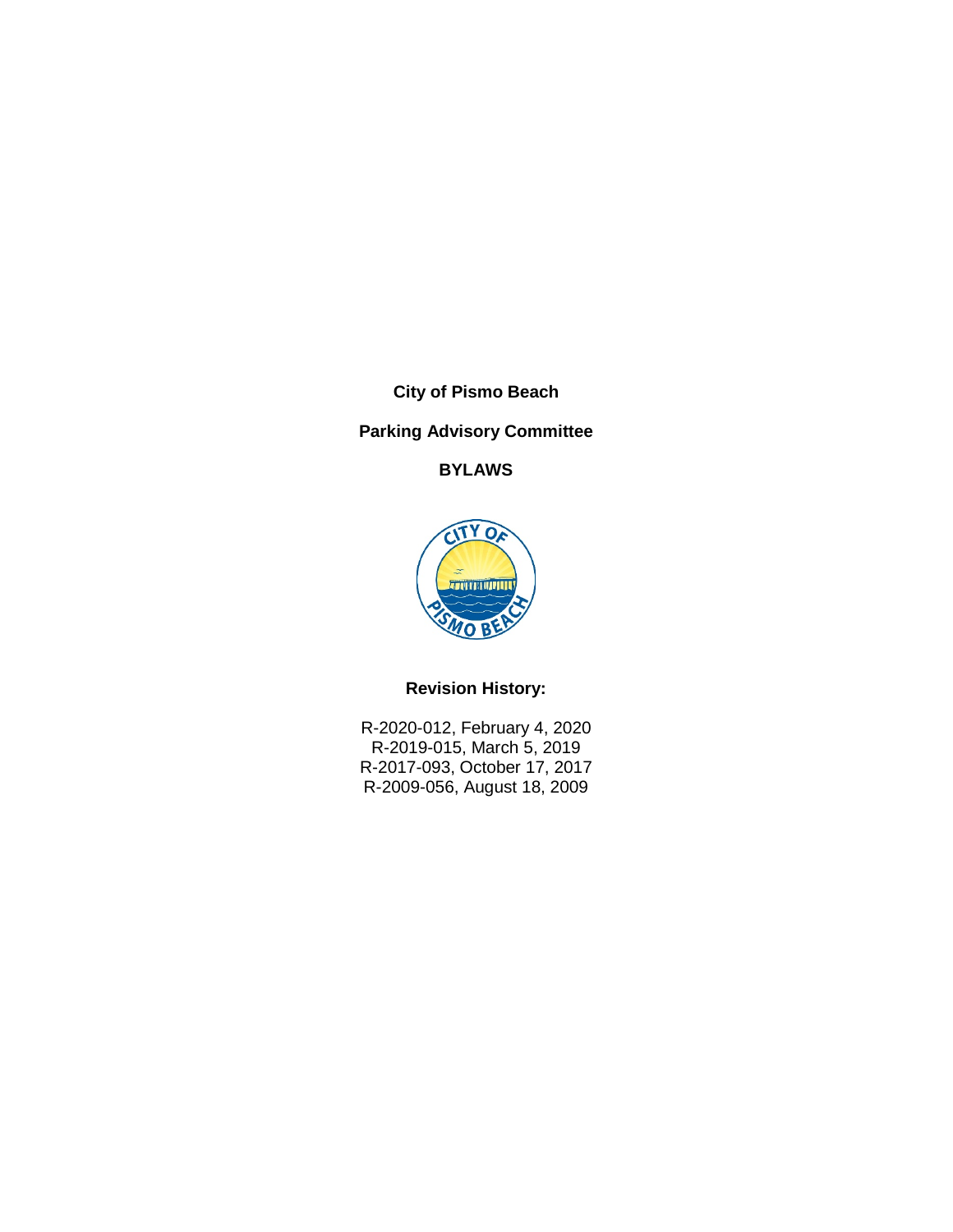# **TABLE OF CONTENTS**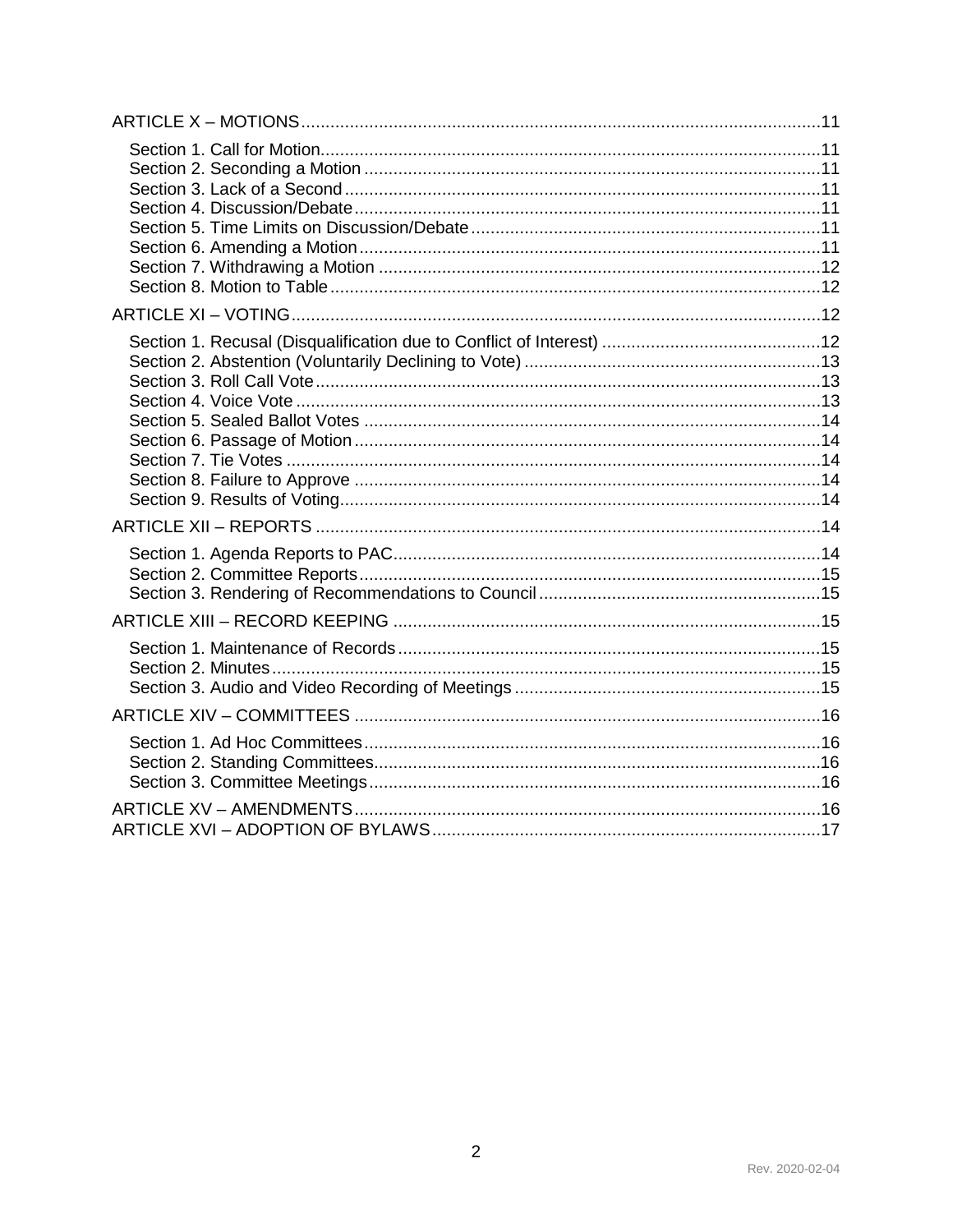# **City of Pismo Beach**

## **Parking Advisory Committee BYLAWS**

### **ARTICLE I – NAME AND AUTHORITY**

### <span id="page-3-1"></span><span id="page-3-0"></span>Section 1. Name

The Name of this organization shall be the Parking Advisory Committee of the City of Pismo Beach, California; hereinafter referred to as the PAC.

### <span id="page-3-2"></span>Section 2. Authority

The PAC is established under the authority of the City Council of the City of Pismo Beach to aid in the conduct of the business of the City within the policy direction of the Council. The body's membership, constitution, duties, and other aspects may be amended, or the body dissolved, by majority action of the Council at any time.

The PAC is established by City Council resolution and these Bylaws have been, and will be, periodically updated in accordance with policy direction of the Council with respect to the body.

### **ARTICLE II – PURPOSE**

<span id="page-3-3"></span>The PAC is a body of citizens created to advise the City Council on parking-related issues within Pismo Beach city limits.

# **ARTICLE III – DUTIES AND RESPONSIBILITIES**

<span id="page-3-4"></span>The PAC shall have the ability, as vested by the City Council, and be required:

- A. To act as an advisory committee to the City Council with respect to implementation of an overall Parking Management Program;
- B. To act as an advisory committee to the City Council with respect to parking issues within Pismo Beach;
- C. To act as a community forum to hear requests from the public regarding the operation and maintenance of parking lots and programs within Pismo Beach;
- D. To maintain adequate liaison with other committees, agencies and districts; and<br>E. To advise Council as to other matters upon the Council's request.
- <span id="page-3-5"></span>To advise Council as to other matters upon the Council's request.

## **ARTICLE IV – MEMBERSHIP**

### <span id="page-3-6"></span>Section 1. Membership

The PAC shall consist of five (5) persons, or such other number of persons as directed by the City Council, hereinafter referred to as Members.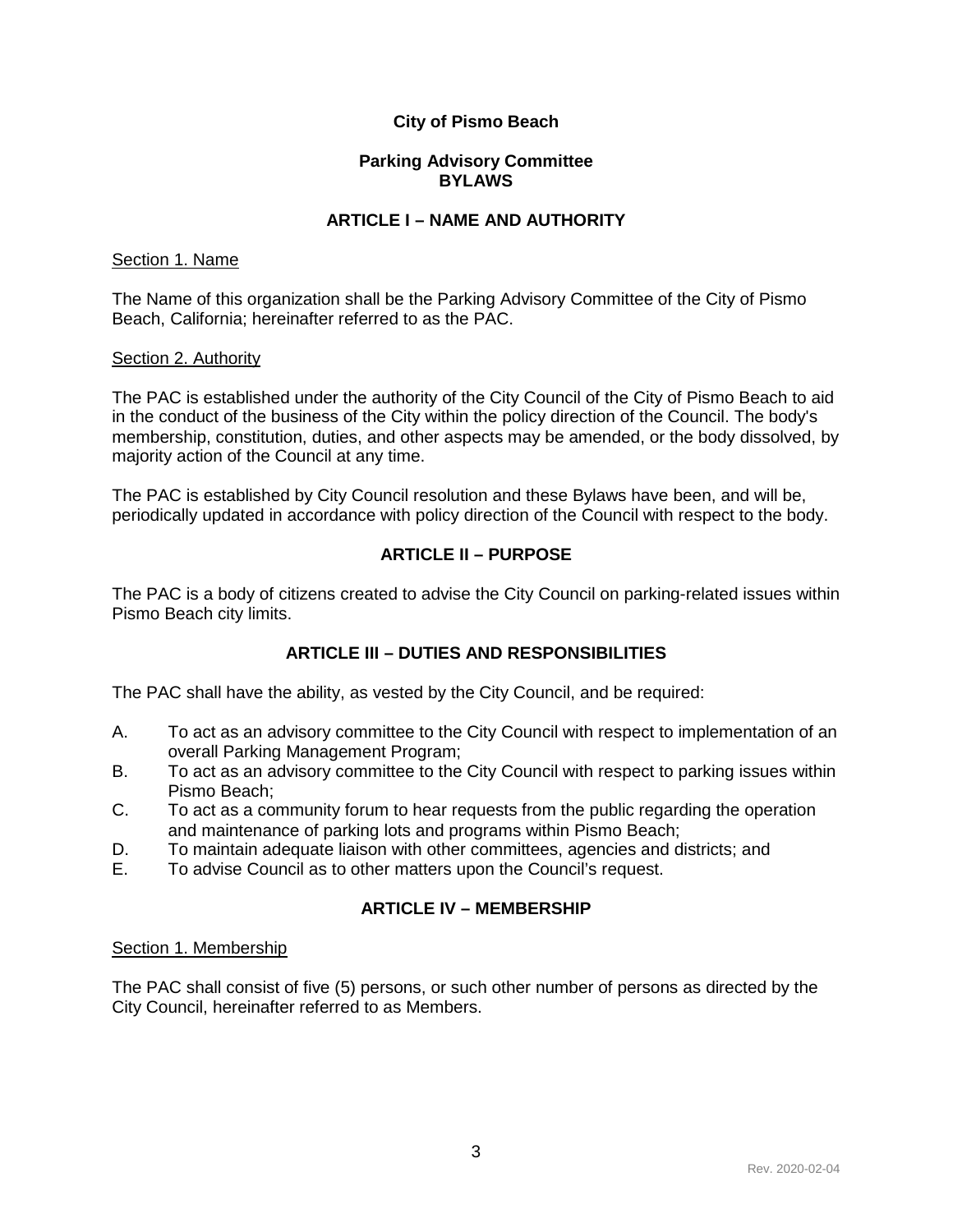## <span id="page-4-0"></span>Section 2. Qualifications and Appointment

Members of the PAC shall be appointed by a majority of the City Council. No Member shall be an employee or other official of the City of Pismo Beach. Applicant must be at least 18 years of age at time of appointment.

- 1. Each Member of the PAC shall have demonstrated interest in, and knowledge of, Pismo Beach parking issues;
- 2. At least three Members shall be residents of Pismo Beach; and
- 3. No more than two Members may be individuals who are not residents of Pismo Beach, provided they are owners/operators of businesses within Pismo Beach city limits.

By applying for appointment to the PAC, Members pledge to meet the minimum attendance requirement.

### <span id="page-4-1"></span>Section 3. Absences

Members shall make a good faith attempt to notify the Chair and Secretary in advance of an anticipated absence from any meeting.

Each Member is allowed no more than 2 absences from all meetings per calendar year.

Should a Member exceed these allowed absences by one absence, staff shall notify the City Clerk, who shall notify the City Council by email or memorandum.

Should a Member exceed these allowed absences by two or more absences, staff shall notify the City Clerk, who shall notify the City Council by email or memorandum. The Mayor shall then meet with the Member to discuss whether the Member is able to continue to serve.

If, in the opinion of the Mayor the Member's excessive absences warrant consideration of action by the entire Council, the Mayor shall direct the City Clerk to schedule an agenda item allowing the City Council to consider in open session the continued service of the Member. In the alternative, the Council, in open session, may grant a Member a defined leave of absence without regard to this Section's attendance requirements.

### <span id="page-4-2"></span>Section 4. Termination or Suspension

In addition to provisions for termination due to excessive absences as described above, the City Council may terminate or suspend any Member of the PAC prior to the expiration of the Member's term of office, with or without cause, provided the action is properly agendized and conducted in open session in accordance with the Brown Act, and the termination or suspension is approved by majority vote.

Termination shall mean that the Member's seat is deemed to be completely vacated. Suspension shall mean that a Member is not permitted to attend meetings as a member of the body for the duration of the suspension, but it shall not relieve the Member of any other duty or regulation normally applicable to the Member, such as conflict of interest prohibitions.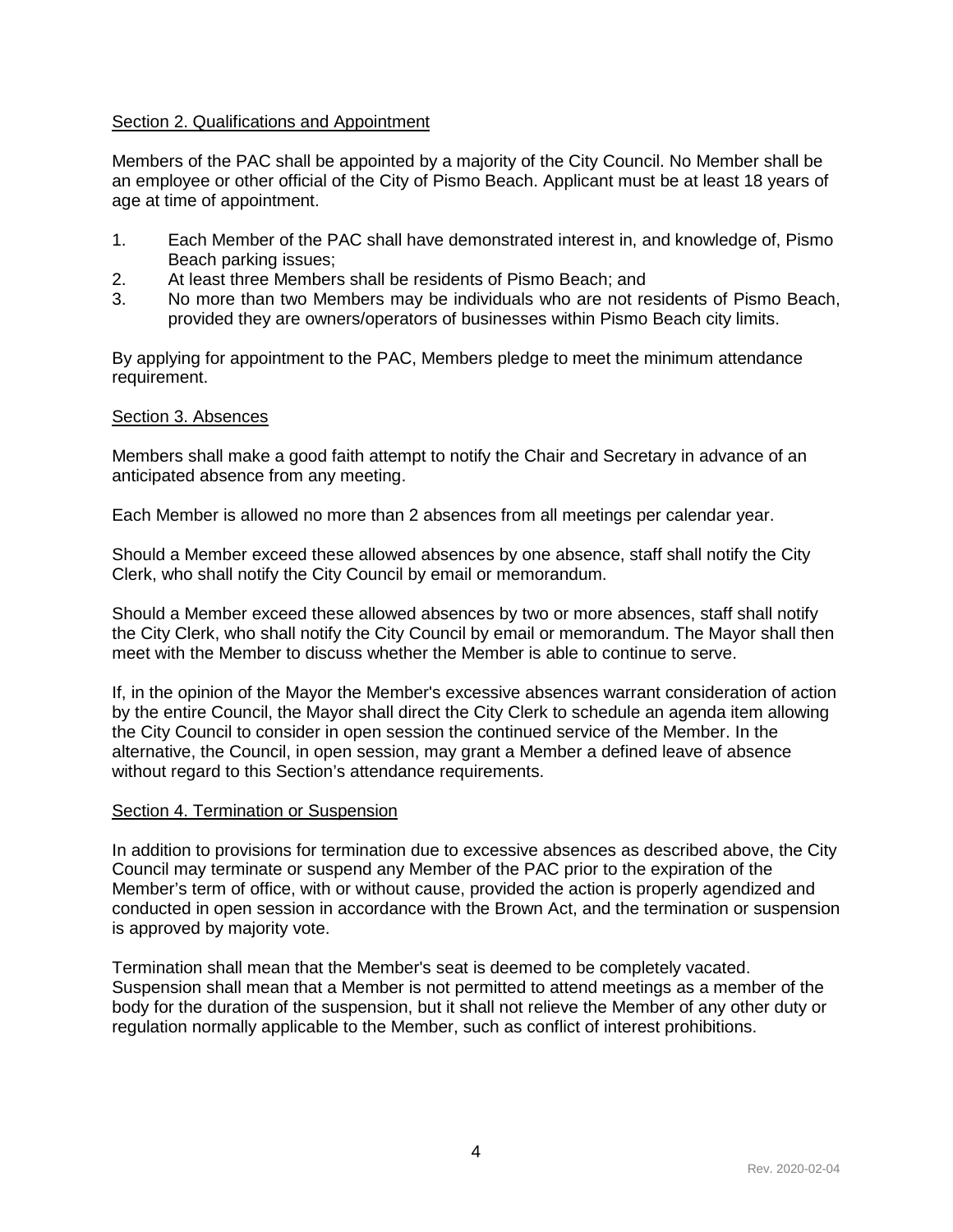### <span id="page-5-0"></span>Section 5. Resignation

Any Member wishing to resign their membership with the PAC prior to the scheduled end of their term shall do so by delivering written notice to the City Clerk. If the notice of resignation does not set forth a resignation date, the resignation will be deemed effective as of the date the notice is received by the City Clerk or City Clerk's designee.

### <span id="page-5-1"></span>Section 6. Public Cooperation

The PAC, and committees thereof, may work with member(s) of the public in pursuit of the PAC's purpose and duties, however no member of the public shall be officially recognized as an ex-officio member or at-large member, or otherwise engaged in any way so as to render the member of the public subject to the provisions of the Brown Act, unless directed by the Council.

# **ARTICLE V – TERM OF OFFICE**

### <span id="page-5-3"></span><span id="page-5-2"></span>Section 1. Term

The term of office for each appointee to the PAC shall be two (2) years. Terms are staggered to encourage a mix of policy continuity and history while allowing time for new Members, with new and different points of view, to be integrated into the activities of the PAC.

New and re-appointed Members commence their terms on March 1<sup>st</sup> annually; mid-term appointments to fill unanticipated vacancies begin the day the appointment is made by the Council and expire at the term's scheduled end date unless otherwise directed by a majority of the City Council. Members are eligible for reappointment. No term limits apply to the PAC.

The City Clerk or designee will administer an Oath of Office to new and re-appointed Members prior to or at the commencement of the Member's first meeting. At the discretion of staff, the Oath of Office may be scheduled as a ceremonial item during open session.

### <span id="page-5-4"></span>Section 2. Membership Year

A membership year shall commence on March  $1<sup>st</sup>$  and end on the last day of February the following year. Unless otherwise directed by the Council, each full appointment spans two consecutive membership years.

### <span id="page-5-5"></span>Section 3. Dual Service

As a general policy, an applicant shall not be appointed to serve on more than one City Advisory Body at any time, except that a Member may serve concurrently on one legislative (Brown Act) body and one non-legislative body (e.g. Special Events Committee or Traffic Safety Committee) concurrently.

Any sitting legislative Advisory Body Member who makes an application for service on another legislative Advisory Body warrants by their application that they will resign from their current seat immediately upon being appointed to another. Should the Member fail to resign in accordance with this paragraph, the prior seat shall be deemed vacated immediately upon the Member's taking the Oath of Office for the new seat.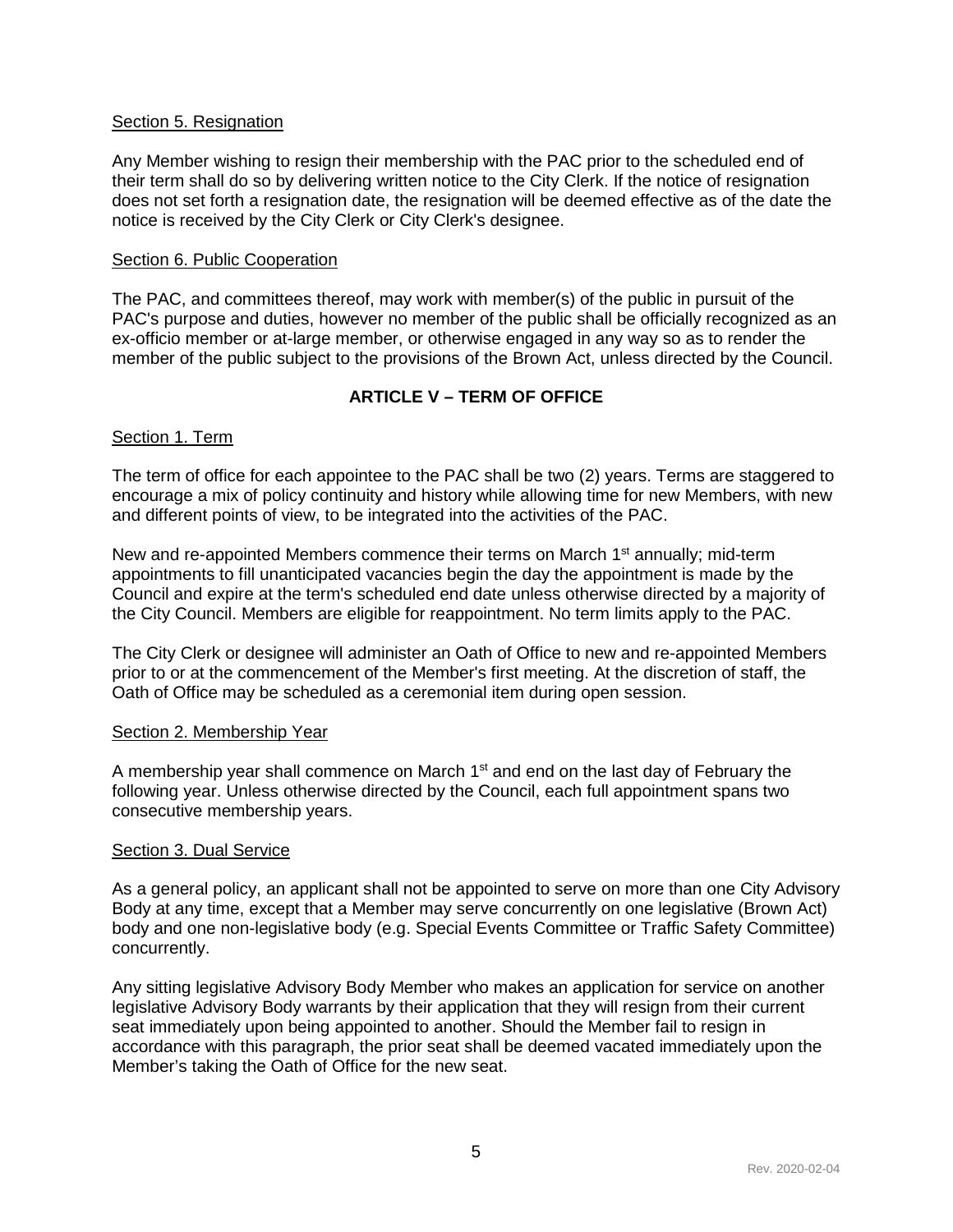# **ARTICLE VI – OFFICERS AND ELECTIONS**

### <span id="page-6-1"></span><span id="page-6-0"></span>Section 1. Officers

Elected officers of the PAC shall consist of one Chair and one Vice-Chair.

Appointed officers shall consist of a Secretary, which duties shall be performed by a staff member appointed by the Community Development Director or designee.

#### <span id="page-6-2"></span>Section 2. Annual Election of Officers

At the commencement of the first PAC meeting held on or after March 1 of every year, there shall be elected from among the membership of the PAC one Chair and one Vice-Chair. A majority of the PAC may determine to postpone the formal election of officers until a subsequent meeting if deemed necessary or desirable.

In the event a vacancy exists in the office of Chair at the commencement of new terms, the Vice-Chair shall serve as Acting Chair until officers have been elected.

In the event a vacancy exists in both offices of Chair and Vice-Chair at the commencement of new terms, present members shall elect an Acting Chair to serve until officers have been elected.

### <span id="page-6-3"></span>Section 3. Term of Office

A full term of office for the Chair and Vice-Chair shall be for a period of approximately one (1) year, service to end upon election of new officers, removal from office, or termination of membership.

### <span id="page-6-4"></span>Section 4. Nominations & Voting

The Chair or Acting Chair will open the floor to nominations for the office of Chair. Any Member may nominate any one other Member for the office; the nomination must be seconded.

Upon seconding of the nomination, the Member who has been nominated shall be given the opportunity to decline the nomination. If the Member does not decline, their nomination stands.

The Chair or Acting Chair shall then invite the Meeting Clerk to take a roll call vote upon the nomination. If the nomination passes by at least a simple majority, the nominee is thereby elected to fill the office of Chair, effective upon the next order of business. If the nomination does not pass by majority vote, another nomination shall be made, and another vote taken, as above, until a Chair is elected.

The same procedure is then repeated for the election of Vice-Chair.

### <span id="page-6-5"></span>Section 5. Vacancy of an Office

Should a mid-term vacancy occur, for any reason, in the office of Chair or Vice-Chair, a special election shall be held to fill the vacant office from among the remaining membership at the commencement of the next meeting. The elected Member shall serve until the next annual election.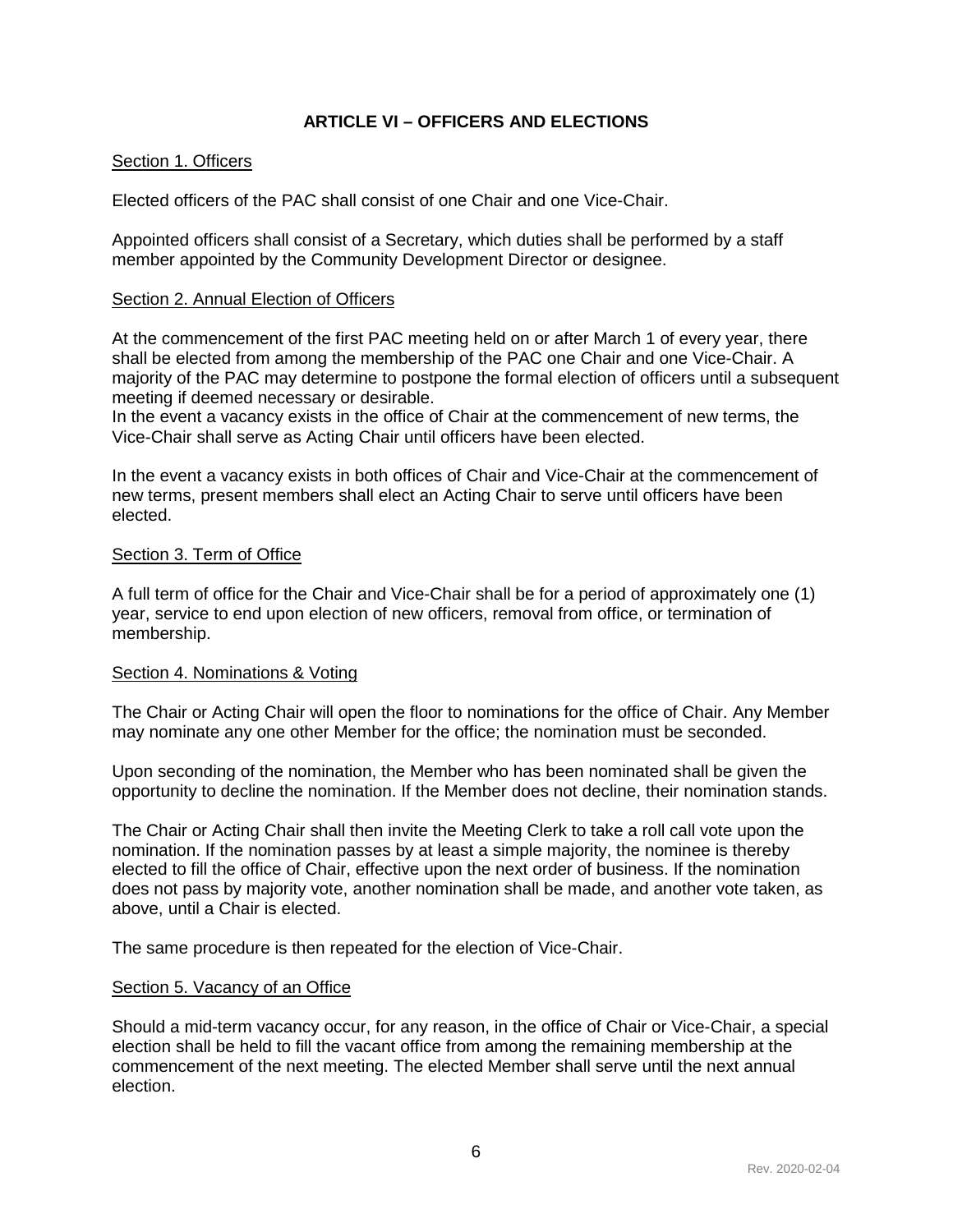In any event of vacancy, absence, or incapacity of the Chair, the Vice-Chair shall serve as Acting Chair until the Chair resumes office or a new Chair is elected.

In any event of vacancy, absence, or incapacity of the Chair and Vice-Chair, present members shall elect an Acting Chair to serve until the Chair and/or Vice-Chair resume office or until a new Chair and Vice-Chair are elected.

#### <span id="page-7-0"></span>Section 6. Removal of Elected Officers

The Chair or Vice-Chair may be removed from office by a majority vote of the PAC.

If an officer is removed in absentia, the PAC Secretary shall deliver written notice to the Member of their removal as soon thereafter as feasible.

Any officer removed ceases to hold the office once the vote has been tallied and announced. If the Chair is removed, the Vice-Chair shall become the Acting Chair until such time that a special election can be held in accordance with Section 5. above.

#### <span id="page-7-1"></span>Section 7. Duties of the Chair

The Chair shall preside at all meetings. Points of order and meeting conduct shall be settled by the Chair, unless overruled by a majority vote of the PAC, in compliance with the Brown Act, these Bylaws, and the City's Advisory Body Handbook. Points of order not addressed by the foregoing will be decided in accordance with the most current version of Robert's Rules of Order to the extent practicable. Failure to strictly comply with Robert's Rules of Order shall not invalidate any action taken. Staff will assist the Chair with this compliance where appropriate.

The Chair acts as primary contact for staff for certain matters not requiring action by a majority of the body, and shall represent the PAC before City Council whenever deemed necessary or desirable by the PAC or Council.

#### <span id="page-7-2"></span>Section 8. Duties of the Vice-Chair

The Vice-Chair shall assume all duties of the Chair in the event of vacancy, absence, incapacity of the Chair.

#### <span id="page-7-3"></span>Section 9. Duties of the Acting Chair

The Acting Chair shall assume all duties of the Chair in the event of vacancy, absence, incapacity of the Chair and Vice-Chair.

#### <span id="page-7-4"></span>Section 10. Duties of the Secretary

The duties of the Secretary, whose responsibilities are defined further herein, include legislative recordkeeping, helping to assure Brown Act compliance in cooperation with the City Clerk and City Attorney, preparation of meeting minutes, and may be inclusive of Meeting Clerk duties.

The staff member appointed to record minutes of any given meeting of the PAC shall be referred to herein as the "Meeting Clerk."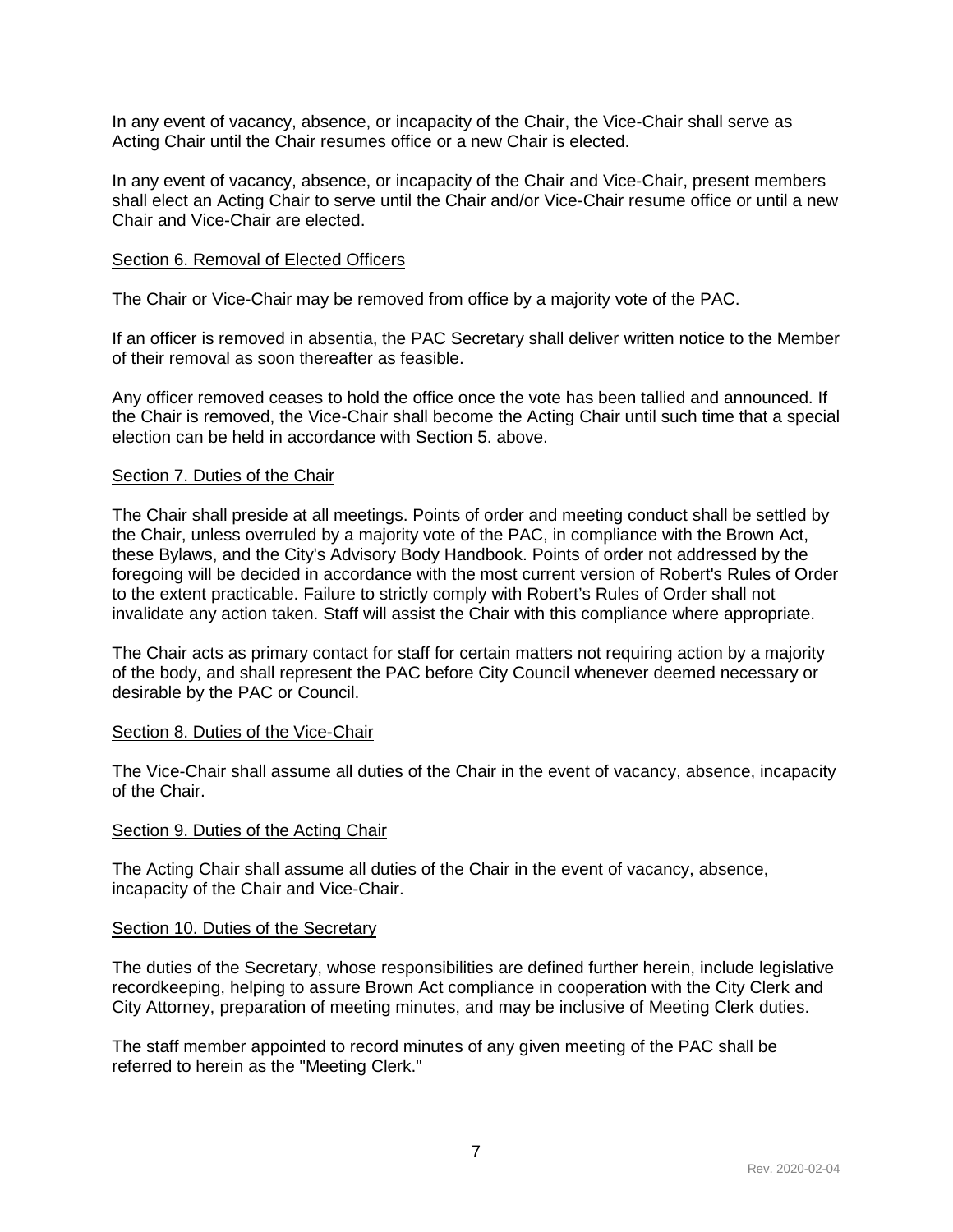# **ARTICLE VII – STAFF SUPPORT**

### <span id="page-8-1"></span><span id="page-8-0"></span>Section 1. Staff Duties

The City Manager shall designate appropriate staff to act as staff liaisons to assist and support the PAC in the fulfillment of its duties and responsibilities.

Staff shall be responsible for creation and/or provision of such reports, studies, and technical recommendations as are necessary to assist the PAC in the conduct of its business, shall publish meeting agendas and shall sign, post, publish, and circulate any required public notices associated therewith. Staff shall attend all regular and special PAC meetings, assist the Chair with administration of the meeting, and record the minutes of the meetings.

Staff shall work closely with the Chair or other individual Members between meetings as needed to advance matters not requiring action of the entire body, and may represent the PAC at other meetings, presentations, and other public functions as requested.

Staff shall be responsible for the maintenance of proper records and files pertaining to PAC business in accordance with Article XIII. Staff shall receive and enter into the record all public comment, petitions, or other documents presented to the PAC in support of, or in opposition to, any question before the PAC, and make the records available to the public upon request except where exempt by law.

The Secretary of the PAC shall act as a designee of the City Clerk with respect to attestation of all documents evidencing legislative actions of the PAC, and shall carefully curate the same. The Secretary shall be responsible for working with the City Clerk or, as needed, the City Attorney to assure administration of the PAC's business in accordance with the Brown Act. Any staff so designed by the City Clerk must take the Oath in order to attest to any such documents.

## <span id="page-8-2"></span>Section 2. Staff Relationship to the PAC

Staff support and assistance is provided to the PAC in pursuit of the achievement of Council Goals and completion of other approved work plan items. Staff members work closely with advisory bodies, however advisory bodies do not exercise supervisory authority, are not employees, and are outside staff chains of command. Staff members remain responsible to their immediate supervisors and ultimately to the City Manager and Council, while PAC Members are responsible directly to the City Council.

In order that Members may be fully prepared to engage in productive discussion and take action when in open session, individual Members are encouraged to maintain a rapport with staff outside of meetings and ask clarifying questions regarding report materials and general matters within the body's purview prior to meetings.

However, individual Members shall not make separate work product requests of staff without discussion and approval of the PAC in open session, and shall not request that staff undertake work outside Council's policy direction for the body.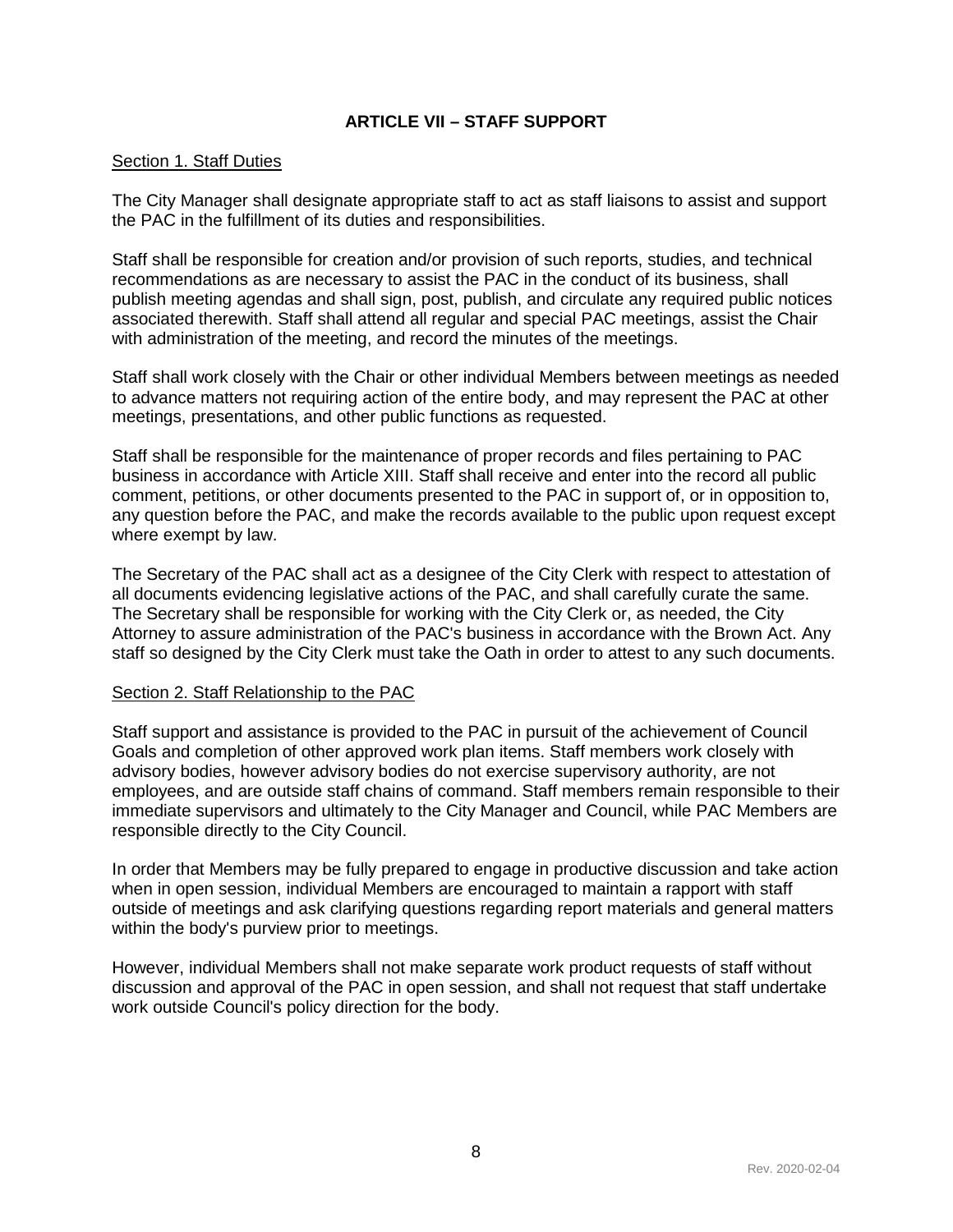### **ARTICLE VIII – MEETINGS**

### <span id="page-9-1"></span><span id="page-9-0"></span>Section 1. Time and Location of Meetings

By adoption of these Bylaws as policy, the City Council has thereby set the regular meeting schedule for the PAC as follows:

The fourth Wednesday of every third month, at 9:00 a.m. Regular meeting months shall be January, April, July, and October.

Unless otherwise noticed, the PAC shall generally be expected to hold its meetings in the City Council Chamber, Pismo Beach City Hall.

If the scheduled date for a regular meeting falls on a holiday, the meeting shall be held as soon thereafter as possible, or canceled as described below.

#### <span id="page-9-2"></span>Section 2. Cancellation

A meeting may be canceled if the agenda lacks business of immediate concern, unless a public hearing has previously been noticed for the meeting date.

Meetings of the PAC may be cancelled by a majority of the PAC, by staff in consultation with the Chair, or by staff with notification to the Chair, when there is no business of immediate concern to agendize. Staff shall make a good-faith attempt to gain majority consensus where feasible before cancelling a meeting, and shall at a minimum issue notification to all members immediately upon determining to cancel a meeting.

### <span id="page-9-3"></span>Section 3. Special Meetings

Special Meetings of the PAC may be called by a majority of the PAC, by the Chair of the PAC, by staff in consultation with the Chair, or by staff with notification to the Chair when advance consultation is infeasible. Staff and/or the Chair shall make a good-faith attempt to gain majority consensus where feasible before calling a Special Meeting, and shall at a minimum issue notification to all members immediately upon determining to call a Special Meeting.

<span id="page-9-4"></span>There shall be no limit to the number of Special Meetings that may be called in a given year.

## **ARTICLE IX – CONDUCT OF MEETINGS**

#### <span id="page-9-5"></span>Section 1. Compliance with the Brown Act and Council Policies

All regular, special, and adjourned meetings of the PAC shall be open meetings to which all members of the public shall be admitted without restriction or qualification. In all respects, the conduct of the PAC, its meetings, and its Members, shall comport with the Brown Act, California Government Code Sections 54950—54963. Meetings will be held at locations accessible to persons with disabilities, and reasonable accommodations shall be made to the greatest extent possible.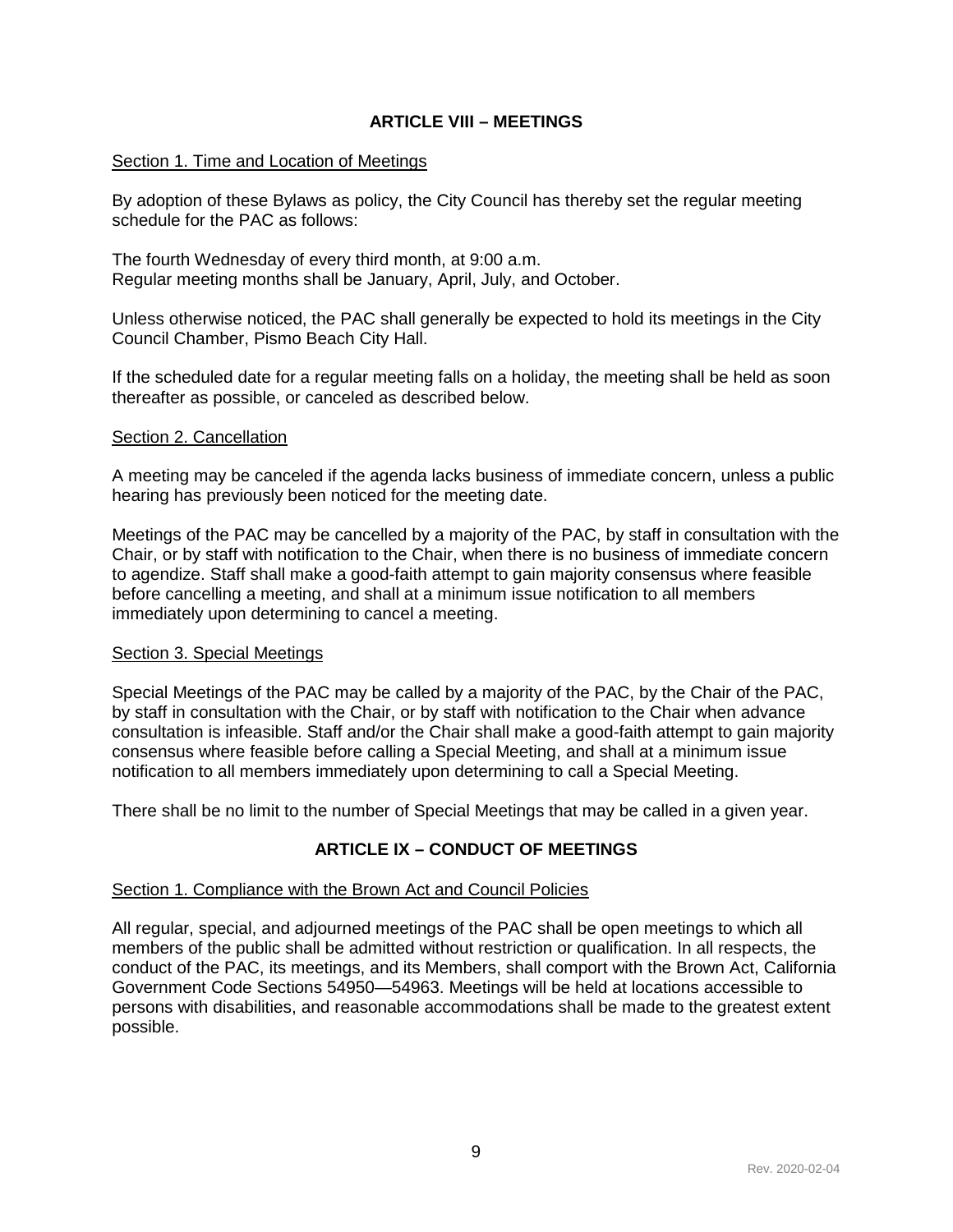### <span id="page-10-0"></span>Section 2. General Conduct of Meetings

Points of order and meeting conduct shall be settled by the Chair, unless overruled by a majority vote of the PAC, in compliance with the Brown Act, these Bylaws, and the City's Advisory Body Handbook. Points of order not addressed by the foregoing will be decided in accordance with the most current version of Robert's Rules of Order where practicable. Failure to strictly comply with Robert's Rules of Order shall not invalidate any action taken. Staff will assist the Chair with this compliance where appropriate. Unresolved issues shall be referred to staff and continued to a future meeting.

### <span id="page-10-1"></span>Section 3. How Items Are Placed on the Agenda

Working within the framework of City Goals, budget, and other policy direction set by the City Council, staff will identify the need for and schedule the majority of PAC agenda items.

Future agenda items may be requested by a Member of the PAC in open session. Such items shall be agendized by staff if approved by a majority of the PAC. In the event a future agenda item is requested by a member of the public in open session, the PAC shall not be obligated to deliberate on the agenda item request, however any Member may assent to requesting that the PAC consider agendizing the item, in the manner described in this paragraph.

Occasional agenda item requests from a member of the public received outside of a noticed meeting, or other atypical agenda items, may be considered by staff, in consultation with the Chair, for suitability for being agendized when consulting with a majority of the PAC is infeasible due to time constraints. Issues may also be referred to the PAC by the City Council and staff shall agendize them in a timely fashion.

### <span id="page-10-2"></span>Section 4. Quorum

A quorum of the PAC shall consist of a majority (more than half) of the total number of PAC seats, whether or not vacancies exist.

### <span id="page-10-3"></span>Section 5. Absence of a Quorum

In the absence of a quorum at any meeting, any business scheduled to be heard shall be continued to the next regular meeting date by the Chair, Vice-Chair, or staff if not officers are present. A meeting may be declared cancelled for lack of a quorum after a 15-minute period has elapsed from the scheduled time of the start of the meeting.

A meeting may also be declared cancelled in advance, if absence notifications received by staff indicate the lack of a quorum, unless a public hearing has been noticed for the meeting date, in which case staff shall appear at the noticed meeting time and place to inform any attendees as to the cancellation of the meeting. In any of these events, a Notice of Adjournment shall be posted and the unheard business re-agendized for the subsequent meeting.

## <span id="page-10-4"></span>Section 6. Agenda

Staff shall set and publish the meeting agenda and its format shall conform to the template set by staff.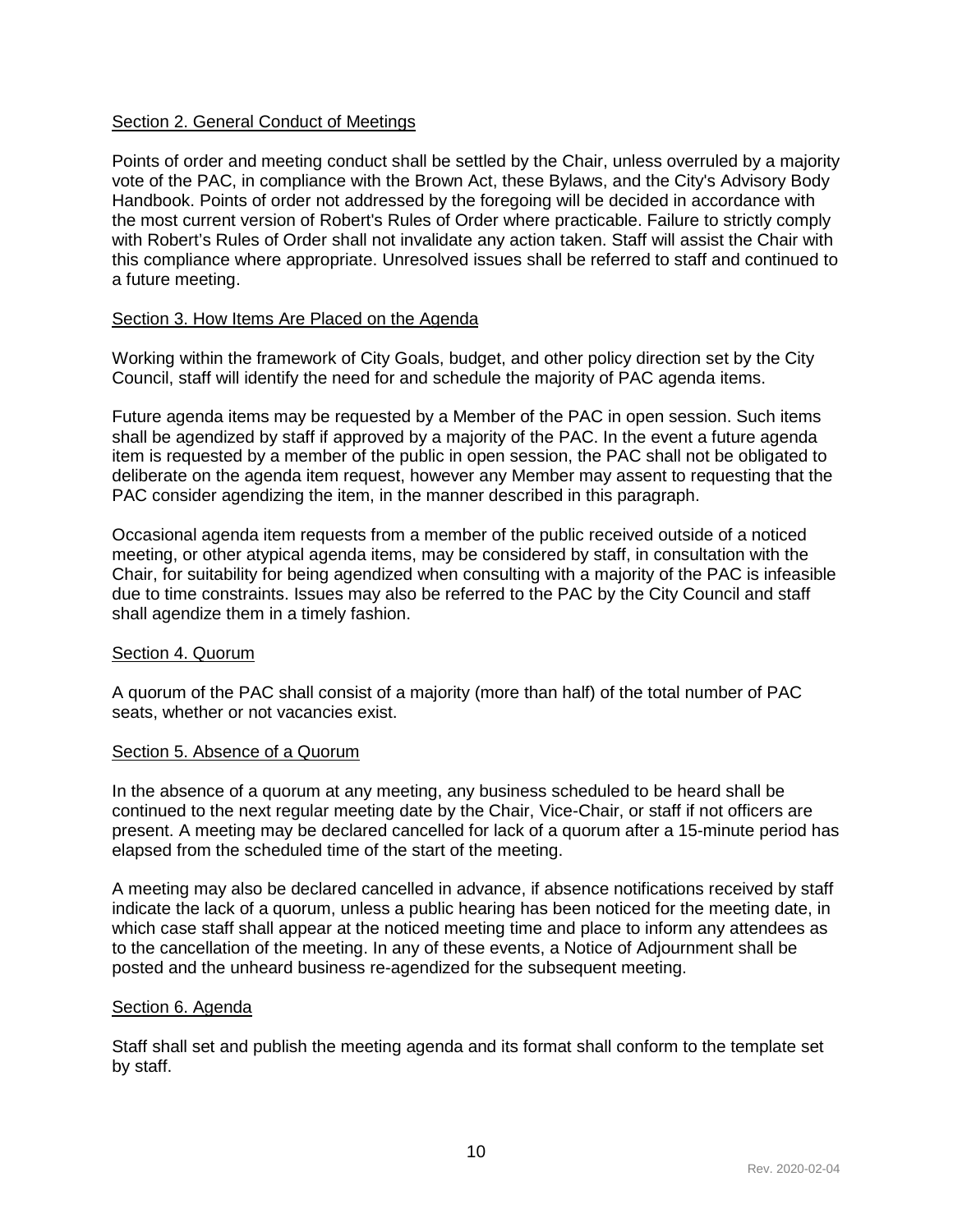### <span id="page-11-0"></span>Section 7. Order of Business

The Chair or a majority vote of the PAC may change the order of business.

### <span id="page-11-1"></span>Section 8. Seating Arrangement

The Chair shall be seated in at the center of the dais; the Vice-Chair shall be seated to the Chair's right, from the perspective of those seated upon the dais.

## **ARTICLE X – MOTIONS**

### <span id="page-11-3"></span><span id="page-11-2"></span>Section 1. Call for Motion

Upon conclusion of discussion and following acceptance of public input, any Member may place a motion on the floor. The motion shall contain the proposed action in sufficient detail so as to be understood by the audience and staff. If no motion is immediately forthcoming, the Chair may call for a motion to be made.

### <span id="page-11-4"></span>Section 2. Seconding a Motion

The Chair shall receive all motions and shall call for a second to each motion. The Chair may second a motion.

### <span id="page-11-5"></span>Section 3. Lack of a Second

If, after a reasonable time, no second has been made, the motion shall be declared dead for lack of a second, and the Chair shall so state. Any motion dying for lack of a second shall not be included in the meeting minutes.

### <span id="page-11-6"></span>Section 4. Discussion/Debate

After a motion has been made and seconded, the Chair shall call for a discussion of the question. All discussion shall be limited to the motion on the floor. At the close of the discussion, the Chair shall put the matter to a vote by causing either a roll call vote or voice vote to be conducted, in accordance with Article XI Section 3 and Section 4.

#### <span id="page-11-7"></span>Section 5. Time Limits on Discussion/Debate

The Chair reserves the discretion to limit the duration of debate on any motion, but shall ensure that each Member has the opportunity to speak.

### <span id="page-11-8"></span>Section 6. Amending a Motion

A motion to amend may be made by any Member to revise a motion on the floor, but it cannot be a freestanding motion on its own, nor can it substitute for a main motion. The motion to amend must be voted upon, unless the maker and the seconder accept it as a friendly amendment, and, if so accepted, it then becomes part of the main motion.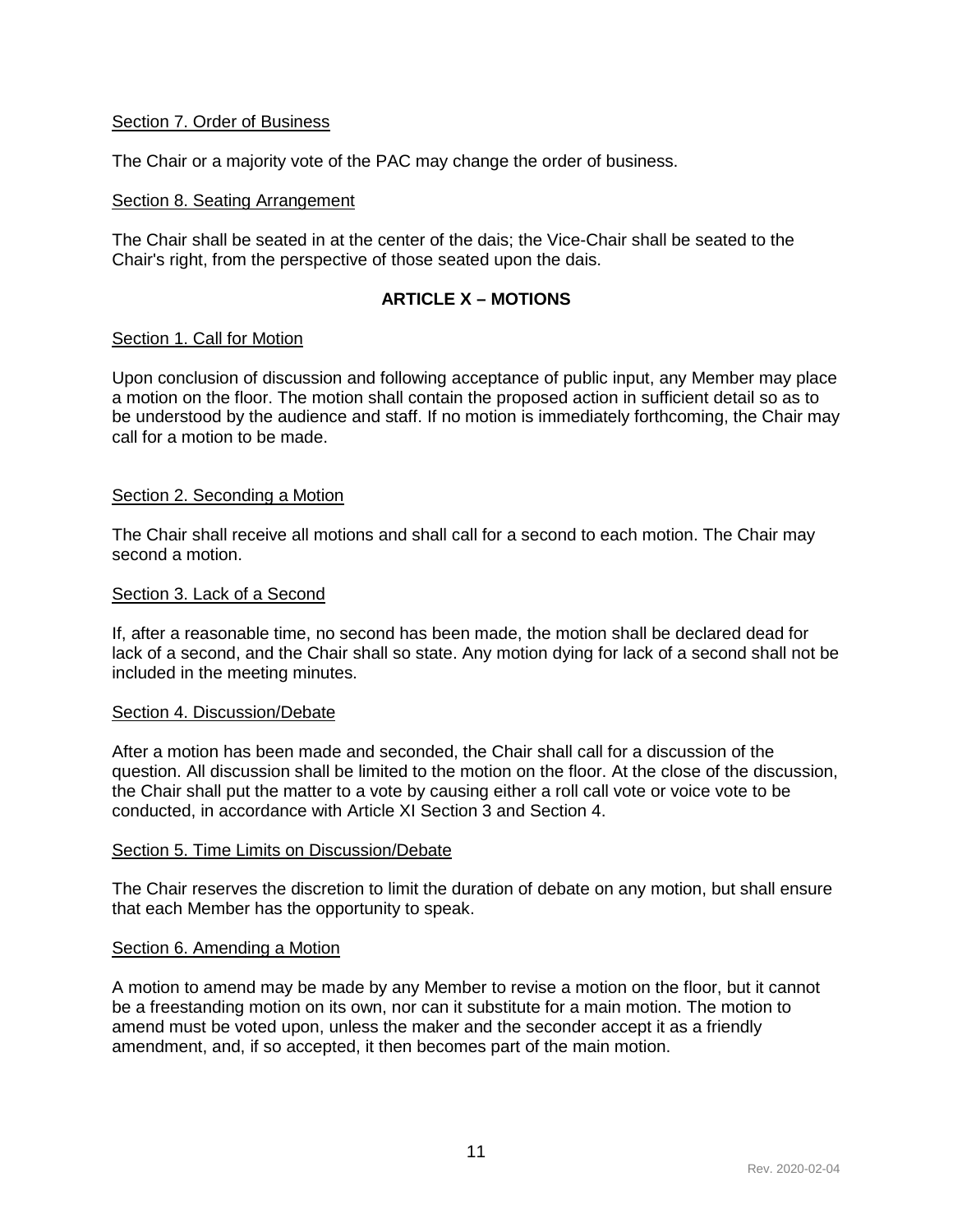## <span id="page-12-0"></span>Section 7. Withdrawing a Motion

Any motion may be withdrawn by the maker at any time prior to being voted upon. Such a withdrawn motion shall not be included in the meeting minutes. If the motion has been seconded, the Chair shall invite the seconder to make the motion anew.

### <span id="page-12-1"></span>Section 8. Motion to Table

A motion to table may be made to suspend consideration of an item that appears on a meeting agenda for reasons of urgency or to end an unproductive discussion. A motion to table is not in order when another Member has the floor. A motion to table requires a second, is not debatable, is not amendable, requires a majority vote for passage, and, if adopted, cannot be reconsidered at the meeting at which it is adopted.

Members will refrain from using a motion to table as a means of capriciously limiting debate among Members, or to suppress a minority of the PAC. Motions to table shall only be made after the opportunity has been given for public input on the item.

## **ARTICLE XI – VOTING**

### <span id="page-12-3"></span><span id="page-12-2"></span>Section 1. Recusal (Disqualification due to Conflict of Interest)

In accordance with the City of Pismo Beach's Conflict of Interest Code, PAC Members shall disqualify themselves from making, participating in the making of, or in any way using their official position to influence, a governmental decision if it is reasonably foreseeable that the decision will have a material financial effect, that is distinguishable from its effect on the public generally, upon the Member and certain immediate family members.

In accordance with California Code of Regulations Sections  $18707(a)(1)(A)$  and (B): Any Member with such a disqualifying financial interest relating to a particular agenda item shall openly announce the nature of the conflict following the Chair's announcement of the item, but before discussion has begun. In announcing the nature of the conflict, the Member shall adhere to the following:

- If the conflict arises from an investment, the Member shall announce the name of the business entity in which each investment is held;
- If the conflict arises from a business position, the Member shall give a general description of the business activity in which the business entity is engaged as well as the name of the business entity;
- If the conflict arises from real property, the Member shall announce the address or another indication of the location of the property, unless the property is the public official's principal or personal residence, in which case, the Member shall announce that the property is a residence;
- If the conflict arises from income or gifts, the Member shall identify the source; and
- If the conflict arises from personal financial effect, the Member shall identify of the expense, liability, asset, or income affected.

The Member shall then vacate their seat until the matter in question has been resolved. The stated reason for the Member's recusal shall be noted in the meeting minutes. The Member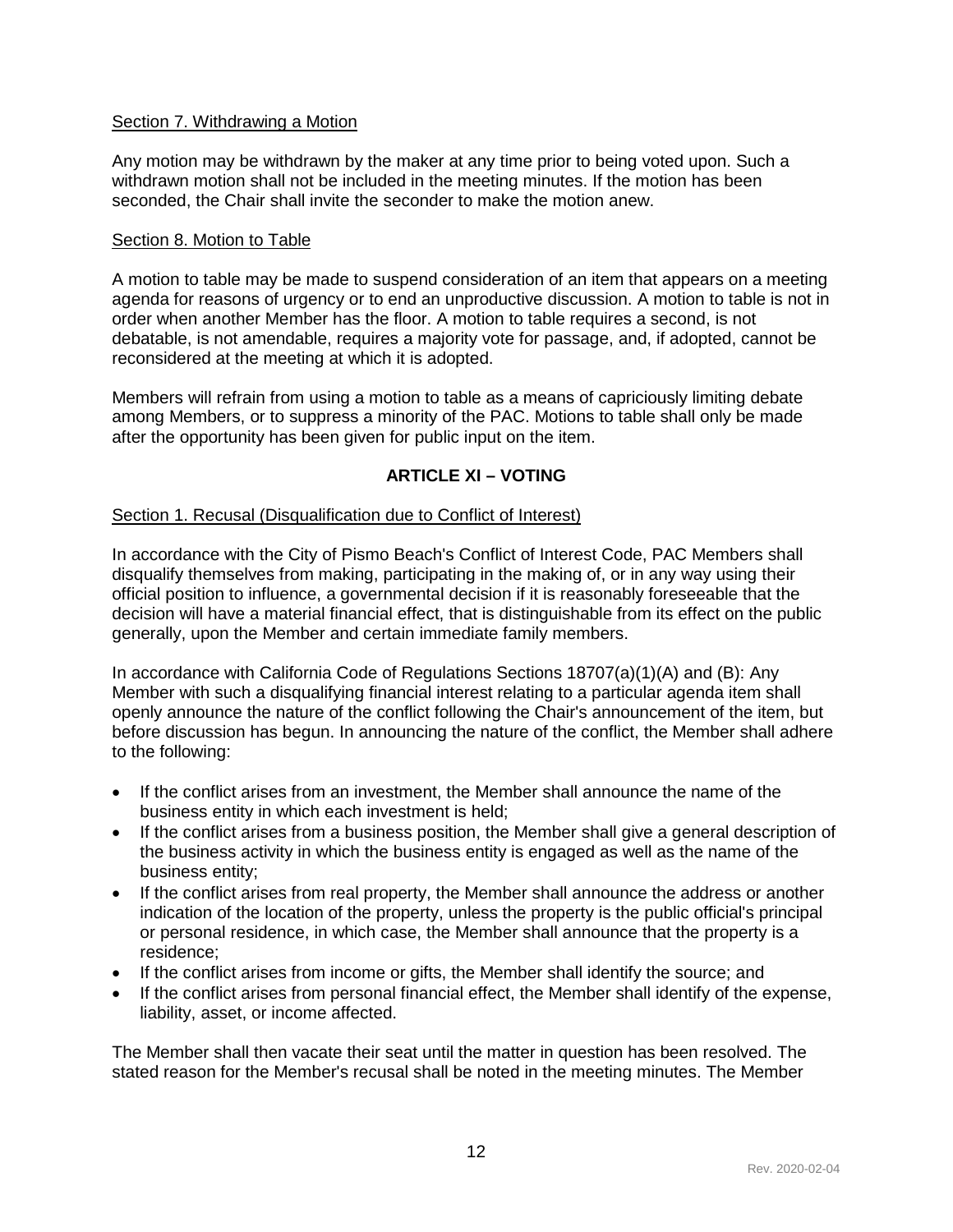shall also follow the procedures set forth above for other potential perceived conflicts of interest that may constitute common-law conflicts of interest.

Pursuant to Government Code Section 87105(a)(4), a Member of the PAC who is recused from discussion due to conflict of interest may choose to listen from the audience with the general public, and may address the PAC regarding the Member's personal interests in the matter during the time that the general public speaks on the issue, if the Member has complied with all of the above.

Except as may be required by applicable law, a Member who is recused due to conflict of interest may not be called upon to break a tie or form a quorum.

### <span id="page-13-0"></span>Section 2. Abstention (Voluntarily Declining to Vote)

Members are strongly encouraged to vote upon all matters before the body except in cases of conflict of interest. The maker and seconder of any motion are encouraged to avoid abstaining when called upon for their vote.

Members may routinely abstain from voting upon the adoption of minutes from a prior meeting at which the Member was not in attendance, or upon their own nomination to the office of Chair or Vice-Chair. However, capricious or excessive abstention shall be avoided and may be cause for removal from the PAC.

### <span id="page-13-1"></span>Section 3. Roll Call Vote

Voting upon motions shall be conducted in the form of a roll call vote, unless the Chair determines to conduct a voice vote as provided in Section 4. When a motion has been made and seconded and no matters remain under discussion, the Chair shall call upon the Meeting Clerk to conduct a vote, and the Meeting Clerk shall upon each Member by name one at a time in the following order: Non-officer Members in alphabetical order by last name, then Vice-Chair, then Chair.

Each Member shall clearly state "Aye," "Yes," or "Yea" in the affirmative; "No," or "Nay" in the negative; or "Abstain." The Meeting Clerk shall then announce the outcome of the vote in compliance with the Brown Act.

A Member may state the reasons for their vote for the benefit of the audience, but said comments shall only be entered into the record if the Secretary determines that the outcome of the vote warrants a clarifying note for legislative recordkeeping purposes.

A roll call vote must be conducted upon all hearing items, all matters related to money, and all actions relating to the adoption, amendment, or repeal of policy or code. For all other matters, the Chair may conduct a vote by voice vote, in accordance with Section 4. below.

### <span id="page-13-2"></span>Section 4. Voice Vote

Where there is no objection from any Member or staff member, the Chair may conduct a vote by voice vote in lieu of a roll call vote, provided a roll call vote is not required by Section 3. above and provided that the vote or abstention on that action of each Member present is thereafter announced in compliance with the Brown Act.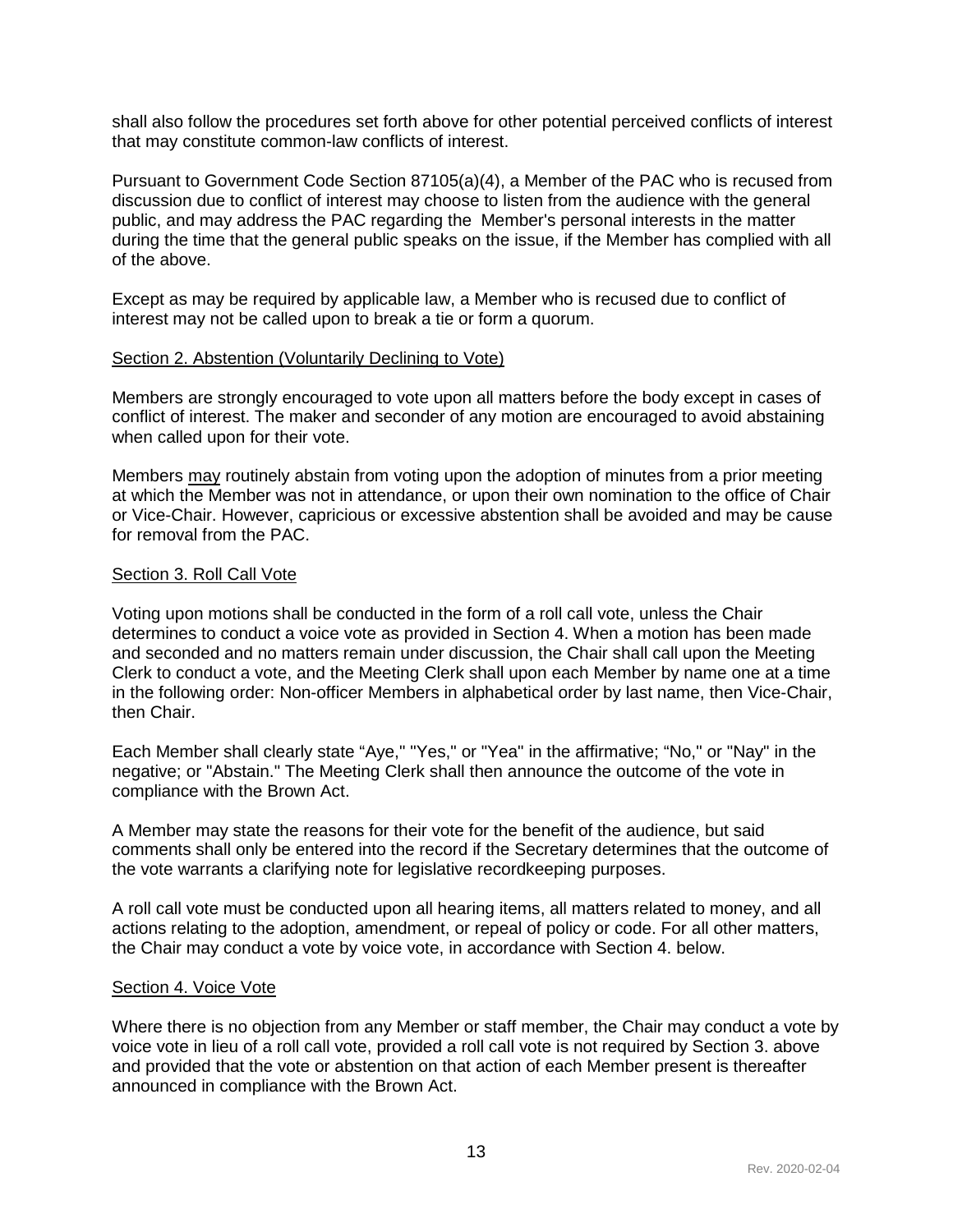The Chair shall call the question in the form of "All in favor?" followed by "All opposed?" and then "Abstaining?"

Each Member shall clearly state "Aye," "Yes," or "Yea" in the affirmative; "No," or "Nay" in the negative; or "Abstain."

In the event the outcome of a voice vote is unclear, any Member or staff member may request a roll call vote immediately following a voice vote. A roll call vote shall be taken without further discussion.

#### <span id="page-14-0"></span>Section 5. Sealed Ballot Votes

The PAC shall not take a secret ballot vote, whether preliminary or final.

#### <span id="page-14-1"></span>Section 6. Passage of Motion

Passage of a motion shall be made by a simple majority of the Members present and voting, except as otherwise required by law. Staff shall inform the PAC, as a component of a staff report and/or during oral comment on the item, when a particular item requires greater than a simple majority to pass.

# <span id="page-14-2"></span>Section 7. Tie Votes

A tie vote results in "no action," regardless of the reason. Such failure to act shall constitute neither approval nor denial.

Except as may be required by applicable law, a Member who is recused due to conflict of interest may not be called upon to break a tie.

### <span id="page-14-3"></span>Section 8. Failure to Approve

Failure of a motion to approve shall not necessarily constitute denial.

### <span id="page-14-4"></span>Section 9. Results of Voting

The Meeting Clerk shall state the results of each vote, and the vote or abstention on that action of each member, e.g., "The motion passes by a vote of three to two, Members A, B, and C voting yes, and Members D and E voting no." The Meeting Clerk shall enter into the record the disposition of each Member at the time of the vote, recording each as aye, no, recused, abstaining, or absent.

# **ARTICLE XII – REPORTS**

### <span id="page-14-6"></span><span id="page-14-5"></span>Section 1. Agenda Reports to PAC

Matters placed upon an agenda for consideration by the PAC shall be accompanied by a written report of staff if the request involves the adoption of a resolution or approval of other written policy or procedural document, the rendering of a formal recommendation on a matter to be heard by higher body, and in other cases determined appropriate by staff. A consistent report format shall be adopted.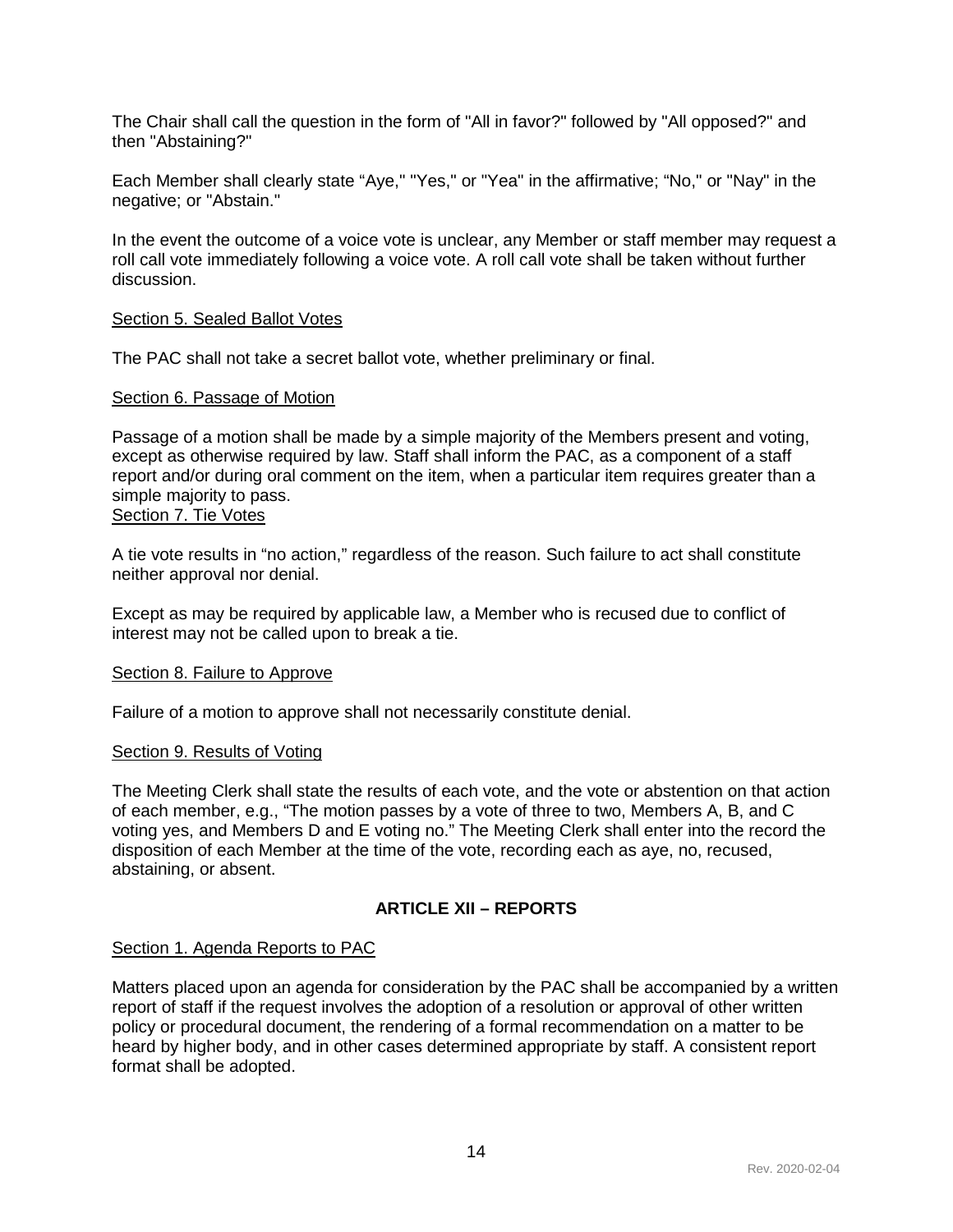Reports of staff shall clearly state staff's recommendation for action and the rationale therefor, and shall provide sufficient background information and context to allow the PAC to render a well-informed decision or recommendation. Documents that are the subject of, or will substantially aid, deliberations shall be attached to and discussed within such reports. Where an agenda item requires deliberation and/or recommendation on project design or other aesthetic considerations, plans, photographs, or other relevant visual aids shall be included with the agenda materials for consideration in advance of the meeting.

## <span id="page-15-0"></span>Section 2. Committee Reports

Committee reports provided to the PAC may be verbal or written; written reports shall be entered into the record of materials associated with the meeting.

## <span id="page-15-1"></span>Section 3. Rendering of Recommendations to Council

Recommendations of the PAC deemed necessary or desirable for consideration by the City Council shall be presented to the Council in a manner deemed appropriate by the City Manager. Recommendations to be forwarded to the Council in open session shall be prepared by staff in the manner typical of all other Council matters. A report conforming to the format and standards for City Council agenda items shall be prepared by department staff and their Department Head, and presented to the City Manager for scheduling and approval.

In the event that staff's professional recommendation on a matter differs from the recommendation rendered by the PAC, staff's report to Council on the matter shall include both recommendations, and a thorough analysis of each, for the Council's consideration.

# **ARTICLE XIII – RECORD KEEPING**

## <span id="page-15-3"></span><span id="page-15-2"></span>Section 1. Maintenance of Records

All PAC records shall be maintained according to the City of Pismo Beach Records Retention Schedule.

### <span id="page-15-4"></span>Section 2. Minutes

Action-only minutes will be produced for all PAC meetings in a format substantially similar to that used for City Council meetings. Minutes shall serve solely as record of the legislative actions occurring at each meeting, with minimal additional editorial content, subject to the determination of the Secretary. The PAC Secretary shall have sole responsibility for preparation of meeting minutes, and any direction for change in the minutes shall be made only by majority action of the PAC. Minutes shall be reviewed and/or amended and then approved by the PAC at the soonest feasible subsequent meeting.

Subcommittee reports presented orally in a meeting shall be briefly summarized in the minutes.

### <span id="page-15-5"></span>Section 3. Audio and Video Recording of Meetings

Proceedings for all PAC meetings shall be recorded whenever possible. When video recording/broadcasting is not readily feasible, an audio recording shall be made. Any meeting recordings shall be retained pursuant to the City of Pismo Beach Records Retention Schedule.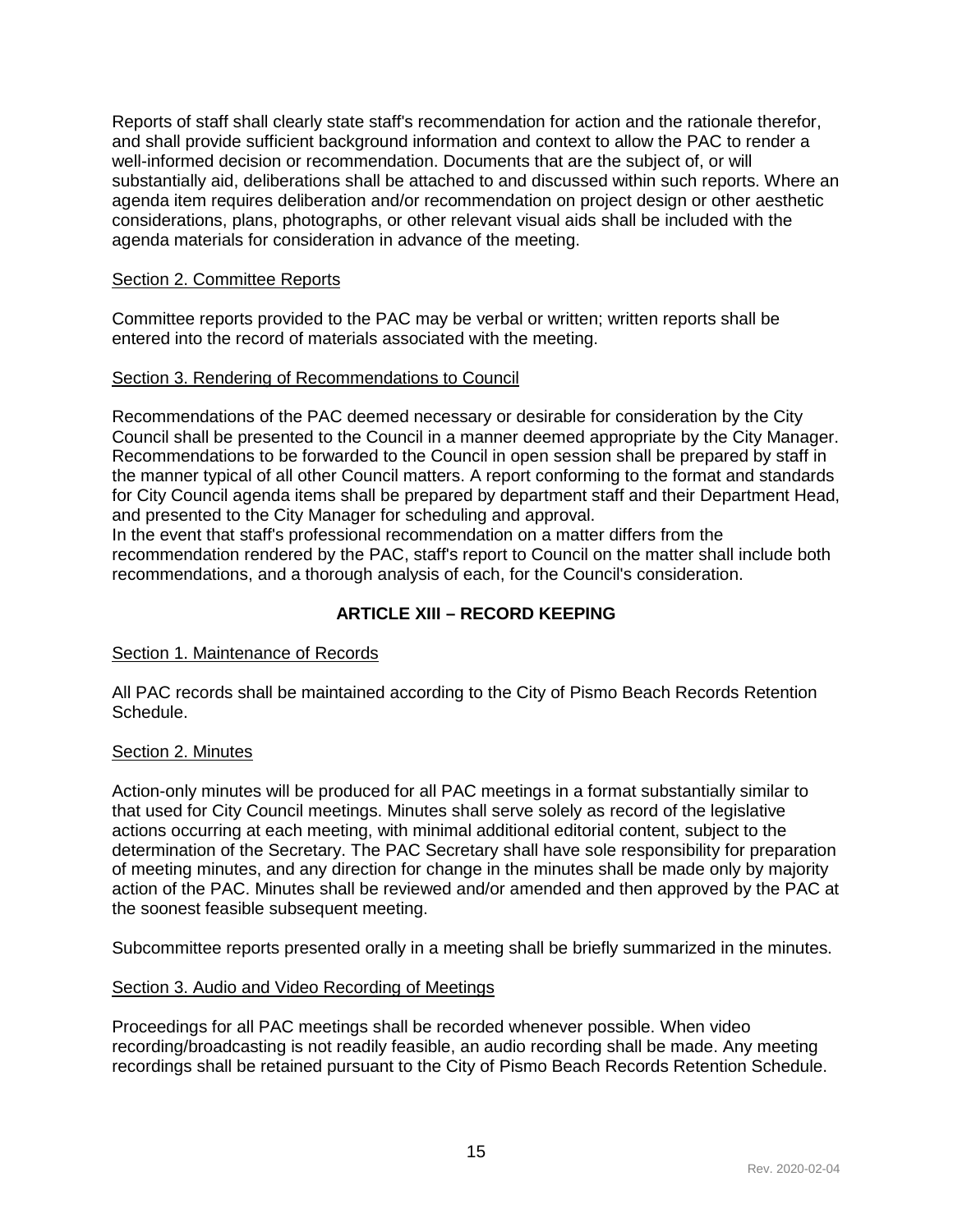In compliance with the Brown Act, Members of the public have the right to make recordings of a meeting so long as meeting proceedings are not disrupted.

# **ARTICLE XIV – COMMITTEES**

### <span id="page-16-1"></span><span id="page-16-0"></span>Section 1. Ad Hoc Committees

Ad Hoc Committees consisting of less than a majority of the PAC may be established by a majority of the PAC, or by staff in consultation with the Chair when action by the majority of the PAC to establish a committee is infeasible due to time constraints. Such committees shall be established to gather information or deliberate on a particular issue deemed necessary to carrying out the functions and purpose of the PAC, for a limited duration. Staff may attend, but shall not be required to provide comprehensive staff support to, Ad Hoc Committee meetings.

Following Ad Hoc Committee input in an open session of the PAC, the PAC shall deliberate and act upon on the designated issue, thereby providing the public with the opportunity to participate in the decision-making process. The final report of the Ad Hoc Committee on its subject of investigation shall be entered into the public record and shall serve in lieu of any meeting minutes for the committee. Ad Hoc Committees shall be dissolved once their specific task is completed.

No Ad Hoc Committee shall be formed in such a manner as to subject it to the requirements of the Brown Act.

### <span id="page-16-2"></span>Section 2. Standing Committees

Standing Committees may be established by a majority of the PAC to gather information or deliberate on issues deemed necessary to carrying out the functions and purpose of the PAC, on an ongoing basis. Any such standing committee with continuing subject matter jurisdiction, regardless of its composition or number or office of members, shall be deemed to be subject to the Brown Act unless advised otherwise by the City Attorney. Staff shall not provide administrative or legislative support to any standing committee unless directed to do so by the City Council.

All standing committees shall provide written or oral reports in public session, no less than quarterly, to the PAC.

### <span id="page-16-3"></span>Section 3. Committee Meetings

All Standing Committee and Ad Hoc Committee meetings shall be held at times mutually agreeable to the committee members.

## **ARTICLE XV – AMENDMENTS**

<span id="page-16-4"></span>A majority of the full membership of the City Council may amend these bylaws at any juncture with or without prior review or recommendation by the PAC.

The PAC shall schedule its review of these Bylaws at least biennially and shall render a recommendation to the City Council regarding any necessary amendments hereto. Review shall be conducted as soon as feasible following the annual seating of members and election of officers.